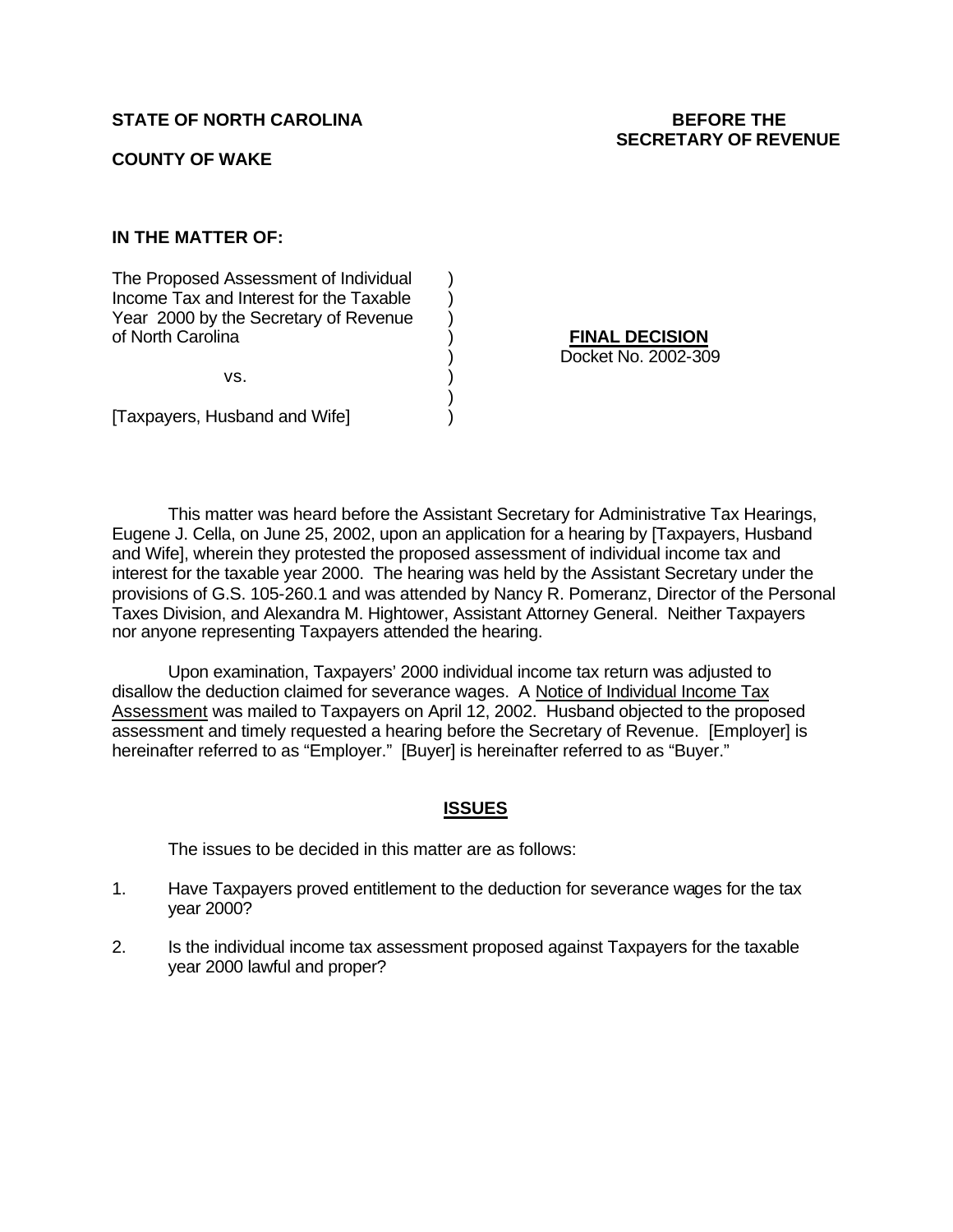### **EVIDENCE**

The evidence presented by Nancy R. Pomeranz, Director of the Personal Taxes Division, consisted of the following:

- 1. Memorandum from E. Norris Tolson, Secretary of Revenue, to Eugene J. Cella, Assistant Secretary for Administrative Tax Hearings, dated May 16, 2001, a copy of which is designated as Exhibit PT-1.
- 2. Notice of Individual Income Tax Assessment for the taxable year 2000 dated April 8, 2002, a copy of which is designated as Exhibit PT-2.
- 3. Notice of Individual Income Tax Assessment for the taxable year 2000 dated May 14, 2002, a copy of which is designated as Exhibit PT-3.
- 4. Taxpayers' North Carolina individual income tax return for the taxable year 1999, a copy of which is designated as Exhibit PT-4.
- 5. Taxpayers' North Carolina individual income tax return for the taxable year 2000, a copy of which is designated as Exhibit PT-5.
- 6. North Carolina Department of Revenue Directive Number PD-98-1 dated April 1, 1998, a copy of which is designated as Exhibit PT-6.
- 7. Cover letter, Incentive to Stay Agreement and Release, and Separation Agreement and Release from Employer to Gail H. Beamon, Administrative Officer in the Personal Taxes Division, dated March 15, 2001, copies of which are collectively designated as Exhibit PT-7.
- 8. Facsimile letter from Employer to Gail H. Beamon dated May 7, 2001, a copy of which is designated as Exhibit PT-8.
- 9. Letter from Nancy R. Pomeranz, Director of the Personal Taxes Division, to Employer dated May 18, 2001, a copy of which is designated as Exhibit PT-9.
- 10. Letter from Employer to Nancy R. Pomeranz dated June 6, 2001, a copy of which is designated as Exhibit PT-10.
- 11. Letter from Nancy R. Pomeranz to Employer dated June 26, 2001, a copy of which is designated as Exhibit PT-11.
- 12. Letter from Employer to Nancy R. Pomeranz dated July 23, 2001, a copy of which is designated as Exhibit PT-12.
- 13. Letter from Husband to Jeffrey C. Davenport, Supervisor in the Examination Division, dated April 24, 2002, a copy of which is designated as Exhibit PT-13.
- 14. Letter from Nancy R. Pomeranz to Husband dated May 16, 2002, a copy of which is designated as Exhibit PT-14.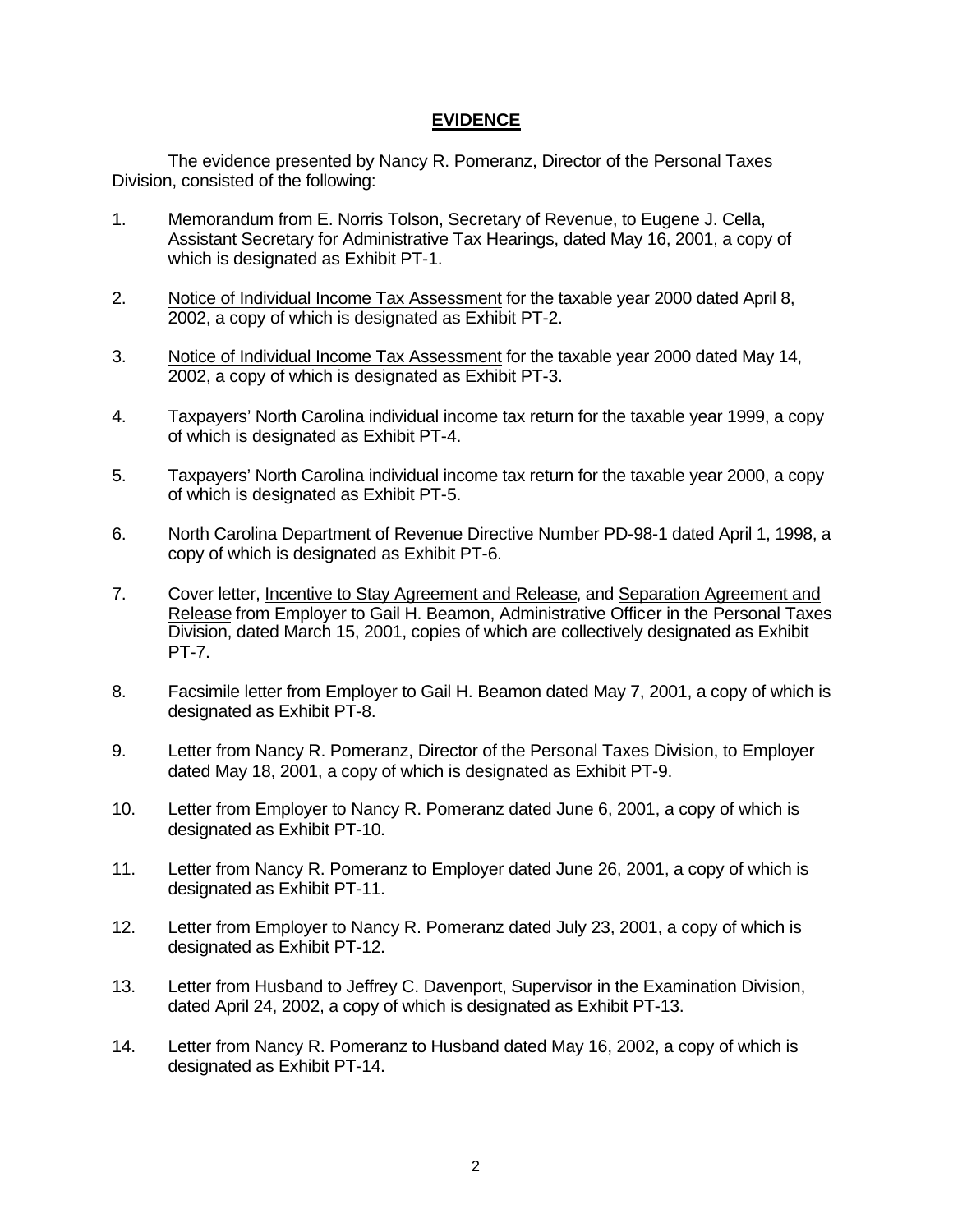15. Letter from Eugene J. Cella to Husband dated May 17, 2002, a copy of which is designated as Exhibit PT-15.

# **FINDINGS OF FACT**

Based on the foregoing evidence of record, the Assistant Secretary makes the following findings of fact:

- 1. Taxpayers are and at all material times were natural persons, sui juris, and citizens and residents of North Carolina.
- 2. Taxpayers timely filed their North Carolina individual income tax returns for the tax years 1999 and 2000 and claimed deductions of \$26,294 and \$8,706, respectively, for severance wages pursuant to G.S. 105-134.6(6)(11).
- 3. Husband was employed by Employer at its facility located in [a city in] North Carolina. Employer sold its business operation at that location to Buyer. Some of Employer's employees were not retained by Buyer and were paid severance wages under a Separation Agreement and Release. Other employees, including Husband, were retained by Buyer and signed an Incentive to Stay Agreement and Release offered by Employer.
- 4. Under the terms of the Incentive to Stay Agreement and Release, the employee was to be paid one-half of an incentive to stay allowance as soon as practical after the employee signed the agreement and the remaining half would be paid as soon as practical after the employee's last day of employment with Employer, provided the employee's employment had started with Buyer. Husband's last date of employment with Employer was December 31, 1999. Effective January 1, 2000, Husband transitioned to and was employed by Buyer at the same building location in [a city in] North Carolina. Employer paid Husband \$26,294 in the tax year 1999. Husband received the second payment in the tax year 2000.
- 5. The auditor did not disallow Employer's first payment to Husband in 1999. The auditor adjusted the 2000 return to disallow the severance wage deduction of \$8,706 claimed as a result of the second payment received in 2000 by Husband from Employer. In error, the auditor also adjusted the amount of the personal exemption adjustment for the taxable year 2000.
- 6. A Notice of Individual Income Tax Assessment reflecting the auditor's adjustments for the taxable year 2000 was mailed to Taxpayers on April 12, 2002. Husband objected to the assessment and timely requested an administrative tax hearing.
- 7. Subsequent to receiving Husband's hearing request, the Department discovered that the auditor changed the personal exemption adjustment shown on Taxpayers' return in error. Because Taxpayers were allowed four exemptions and their federal adjusted gross income exceeded \$100,000, the correct addition for the personal exemption adjustment is \$3,200 rather than \$1,200 computed by the auditor. A corrected Notice of Individual Income Tax Assessment was mailed to Taxpayers on May 17, 2002.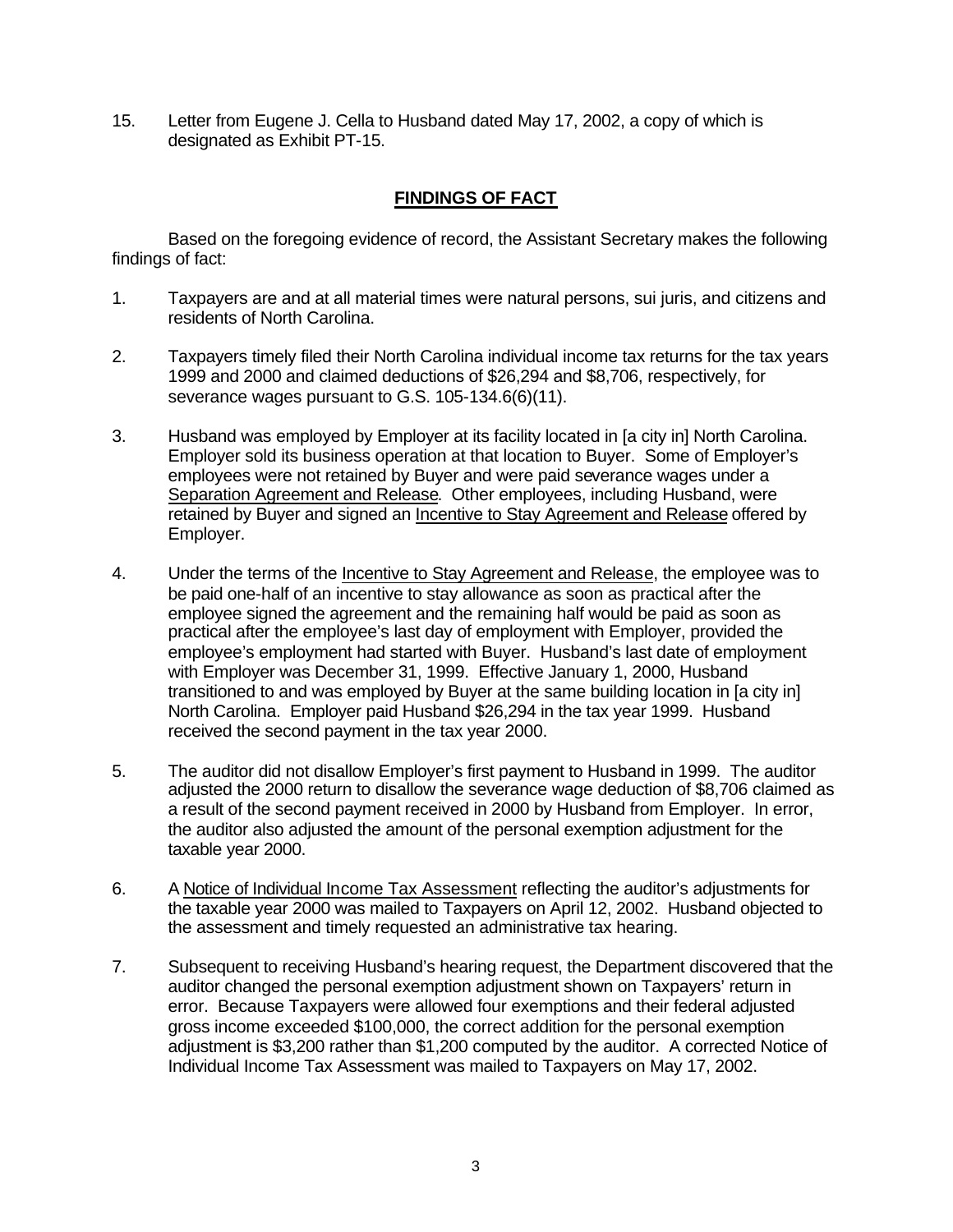- 8. Directive PD-98-1 states that severance wages do not include a "stay bonus" paid to an employee as an incentive to continue working.
- 9. On June 4, 2002, Taxpayers paid the amount of additional tax and interest shown on the corrected assessment notice. Taxpayers did not withdraw their request for an administrative tax hearing and the hearing proceeded in their absence.

# **CONCLUSIONS OF LAW**

Based on the foregoing findings of fact, the Assistant Secretary makes the following conclusions of law:

- 1. A taxpayer is allowed to deduct severance wages as a result of the taxpayer's permanent, involuntary termination from employment through no fault of the employee, not to exceed \$35,000 for all taxable years in which the wages are received. "Stay-onpay" does not qualify as severance wages.
- 2. The first payment received by Husband in 1999 qualifies for the severance wage deduction because it was contingent upon Husband ceasing employment with Employer. The second payment, received in 2000, is considered "stay-on-pay" because receipt of this payment was contingent upon Husband starting employment with Buyer.
- 3. An addition is required on the North Carolina return for the difference in the State and federal personal exemptions. For taxable year 2000, the addition for taxpayers filing jointly with federal adjusted gross income of \$100,000 or more is \$800 for each exemption.
- 4. The corrected proposed assessment of additional tax and interest for the taxable year 2000 is lawful and proper.

# **DECISION**

Husband contends that since the wording "stay-on-pay" does not appear in the Individual

Income Tax Bulletins until the 2001-2002 edition, it does not apply to the taxable year 2000.

Husband also contends that all payments received in 1999 and 2000 from Employer under both

the Separation Agreement and Release and the Incentive to Stay Agreement and Release

qualify for the severance wage deduction.

It has been the Department's position since the statute's inception that a "stay bonus" or

"stay-on-pay" does not qualify for purposes of the deduction for severance wages. While the

issue was not addressed in the Individual Income Tax Bulletins until the 2001-2002 edition, the

Department of Revenue had communicated its written policy as early as April 1, 1998, as